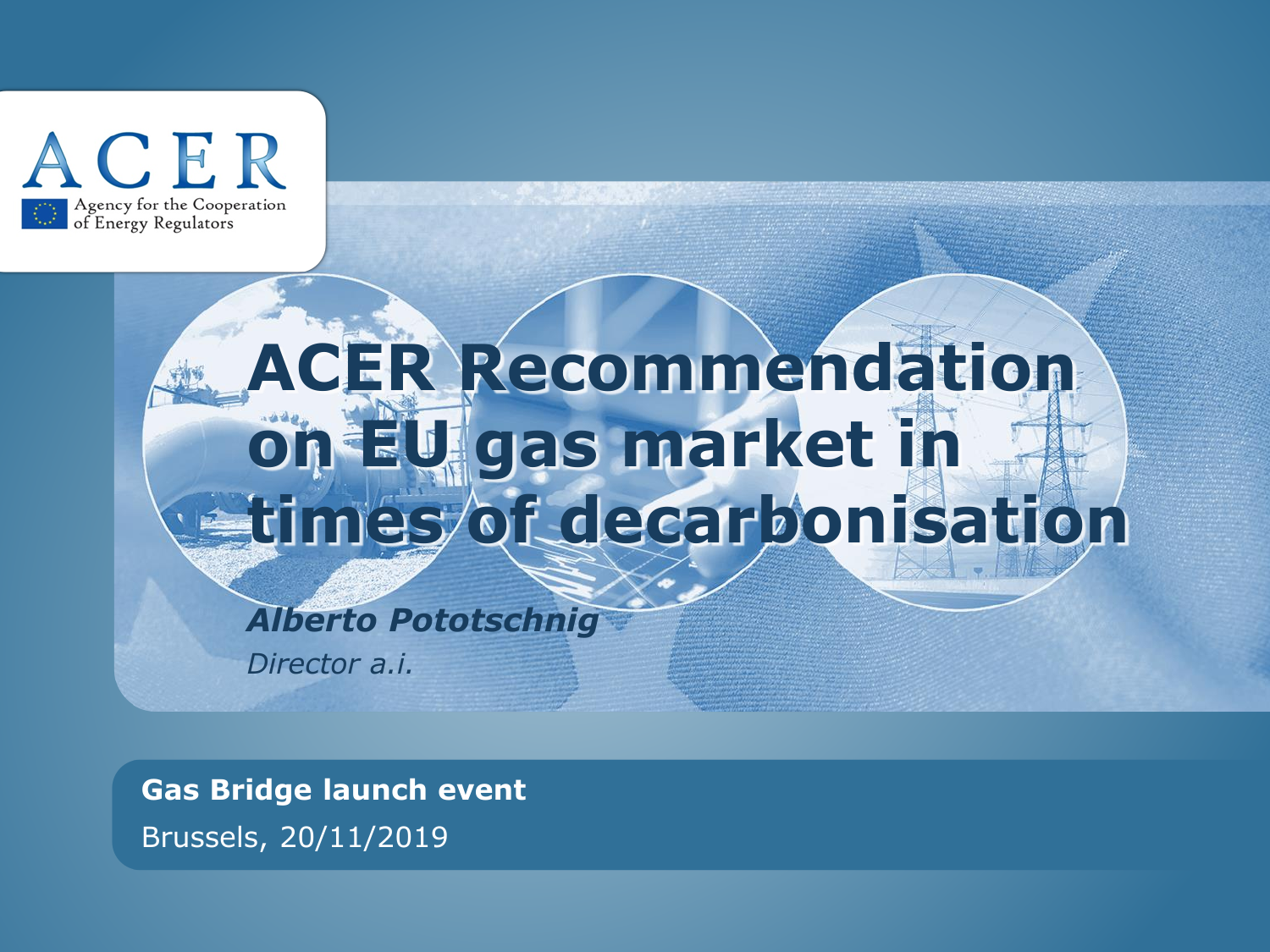

**ACER/CEER Bridge Beyond 2025: addressing the challenges and trends for gas market design**

## **Context**:

Need to adjust gas regulatory framework to the new energy policy goals

## **Aim:**

Support the EU institutions in identifying future challenges and appropriate measures for the gas sector after 2025

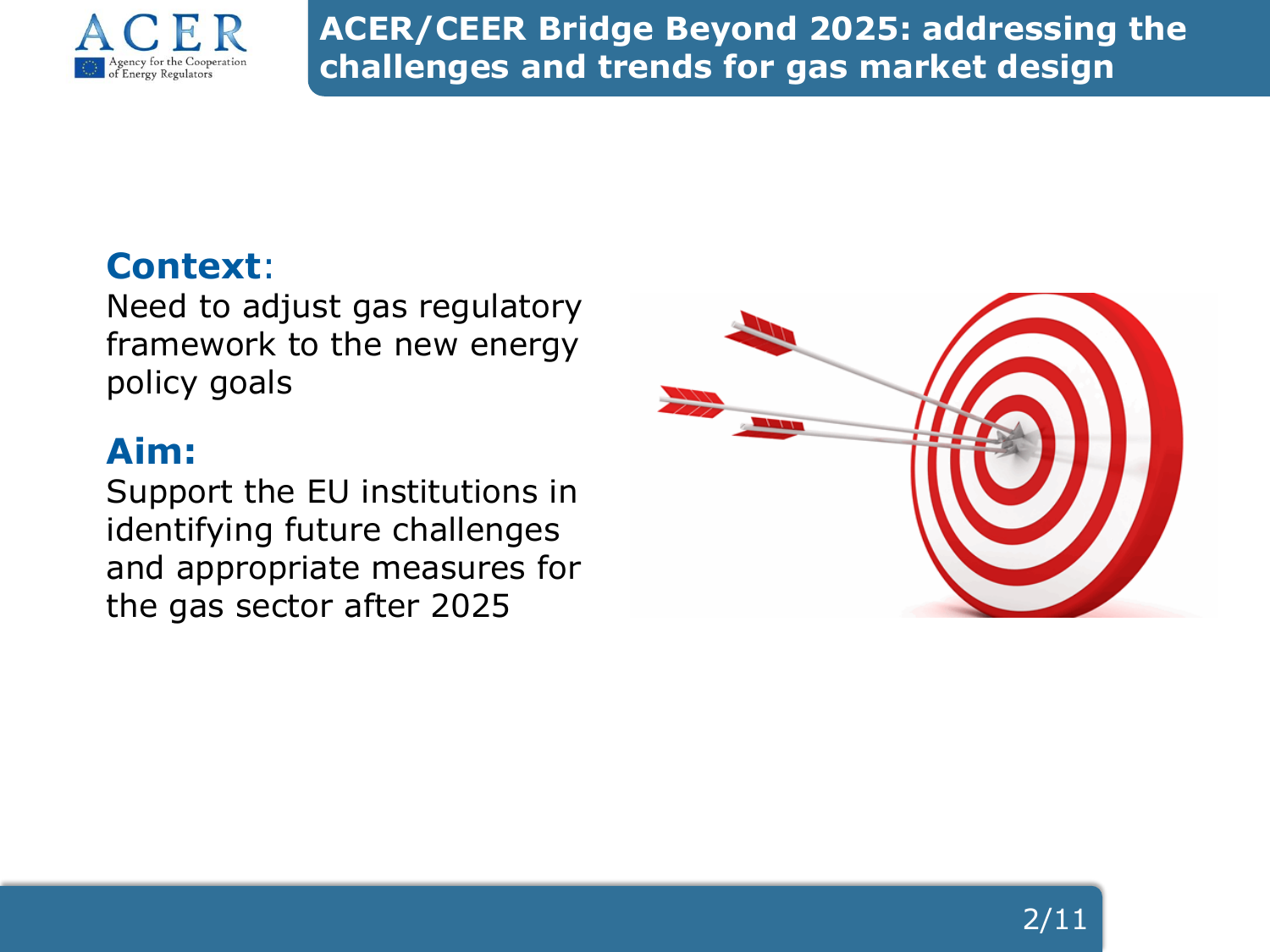

**Deal**

## **Context 1/2: significant decarbonisation of energy sector required under European Green**

To become the world's first climate-neutral continent, Europe must reduce emissions further and faster, and by at least 50% for 2030. Given energy production and use accounts for 75% of the EU's emissions, energy will have a central role to play in the European Green Deal.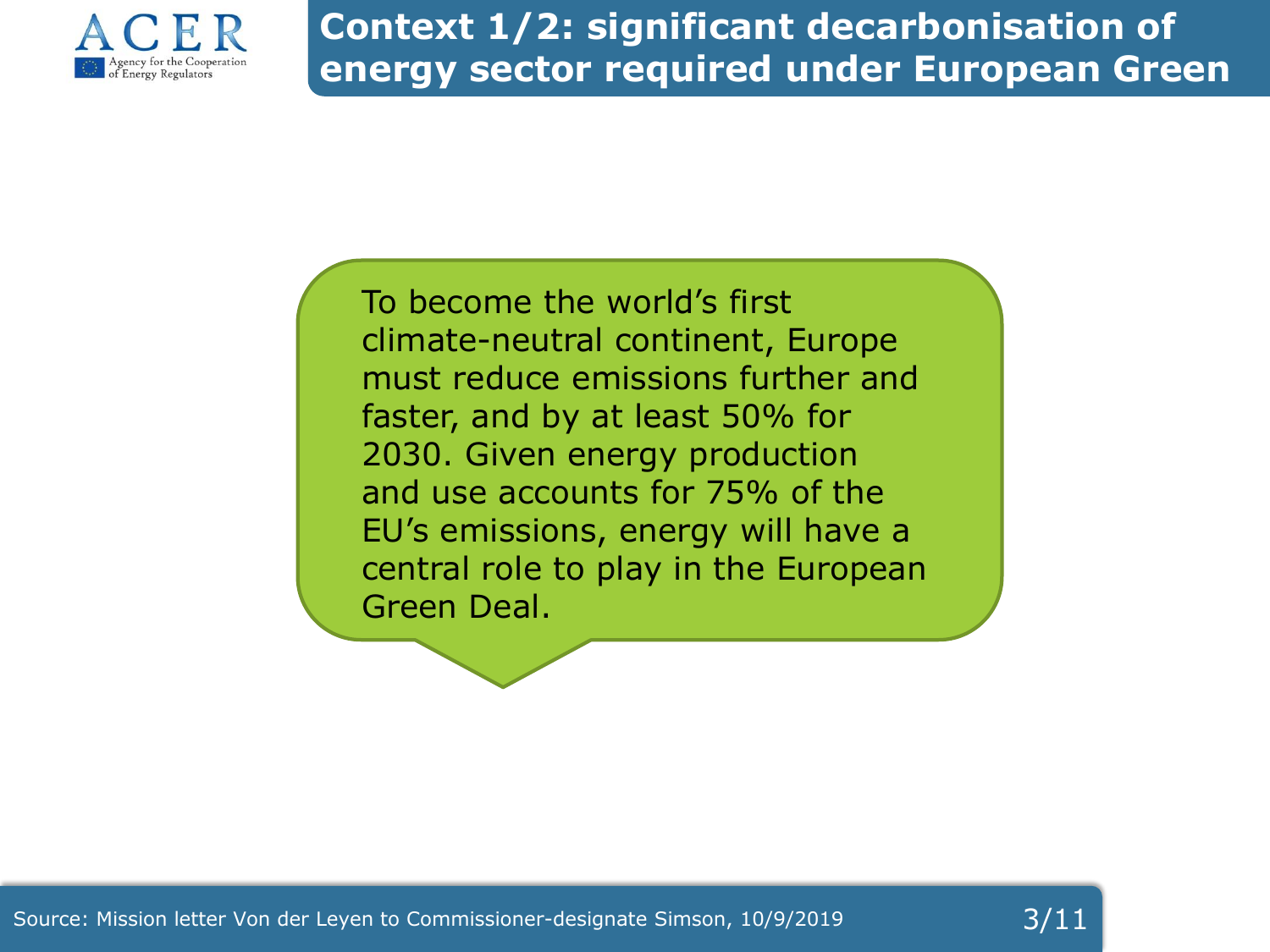

**Context 2/2: Internal Gas Market has delivered significant benefits, main elements to remain**

#### **EU gas consumers saw tangible benefits from better functioning wholesale markets and could gain even more**

**Estimation of annual welfare gains since 2013 in billion euros for selected categories**



**The estimated gains of the various categories can not be summed up because they are interrelated**

4/11

Notes: Gains obtained are the annual average benefits for 2013-2017. Gains to be obtained correspond to annual potential for 2018-2020. Fading coloration means that this is partly driven by non-regulatory factors like international price and market events. Source: ACER calculations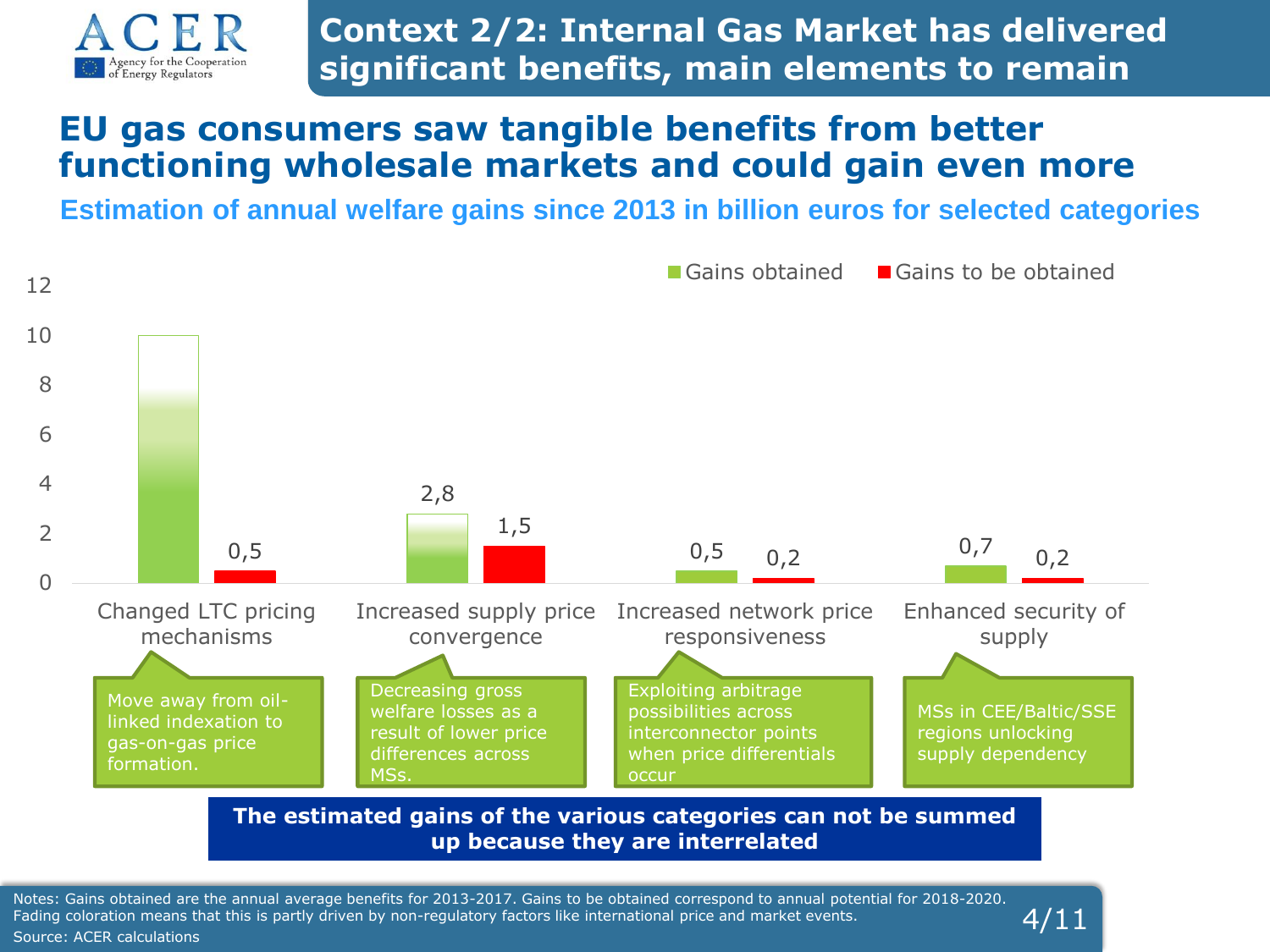

#### **ACER**

| <b>Madrid</b><br><b>Public</b><br>Adoption<br>roundtables<br>consultation |          |          |  |
|---------------------------------------------------------------------------|----------|----------|--|
| Jul                                                                       | May, Oct | Nov      |  |
| <b>CEER</b>                                                               |          |          |  |
| <b>Public</b><br>consultation                                             | Workshop | Approval |  |
| Mar-May                                                                   | Apr      | Nov      |  |

- ACER Recommendation
- ACER CEER **Conclusions** document
- Evaluation of Responses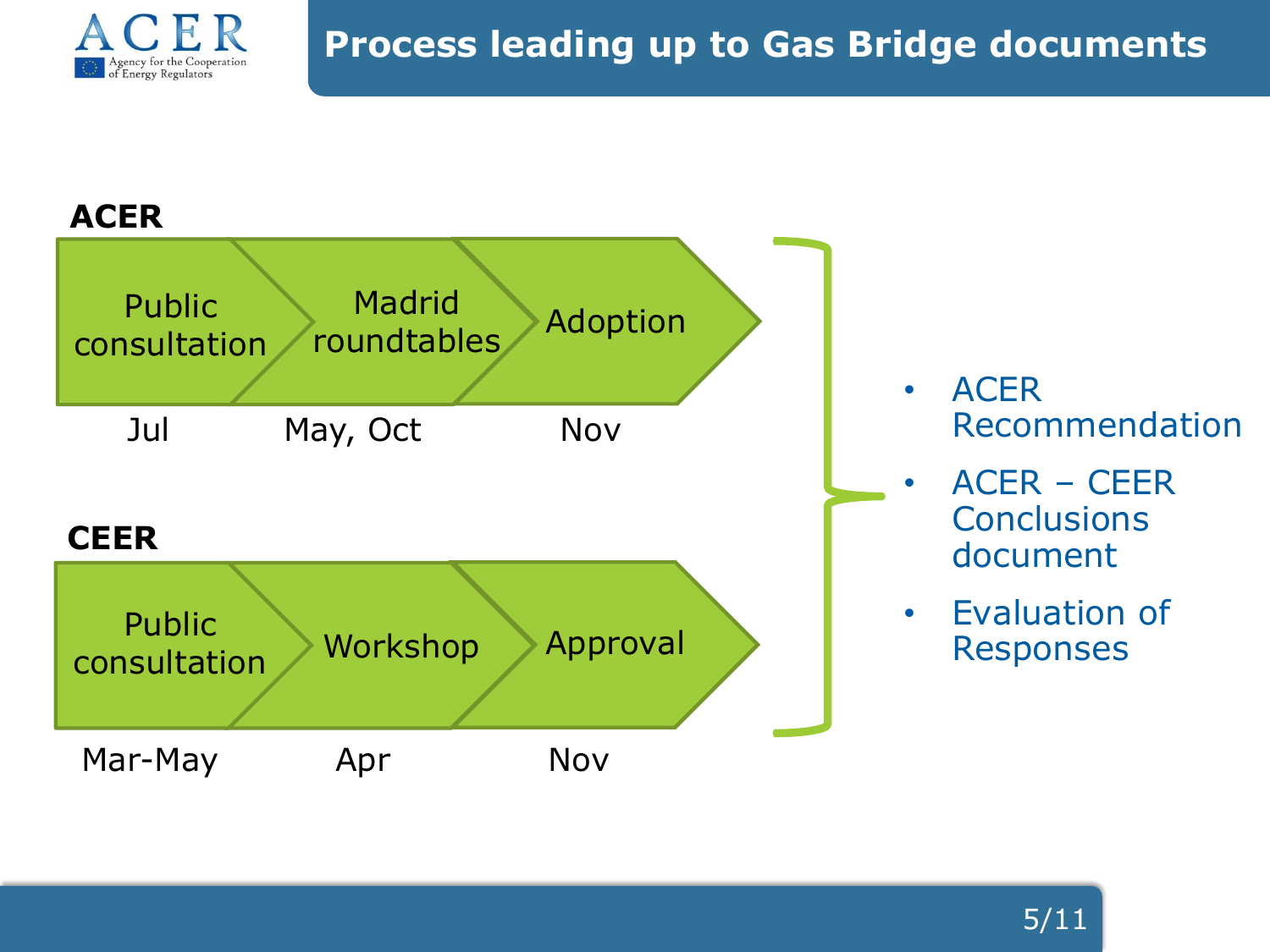

Access and market monitoring

Governance of infrastructure and oversight of existing and new entities

Dynamic regulation for new activities and technologies

Transmission tariffs and cross-border capacity allocation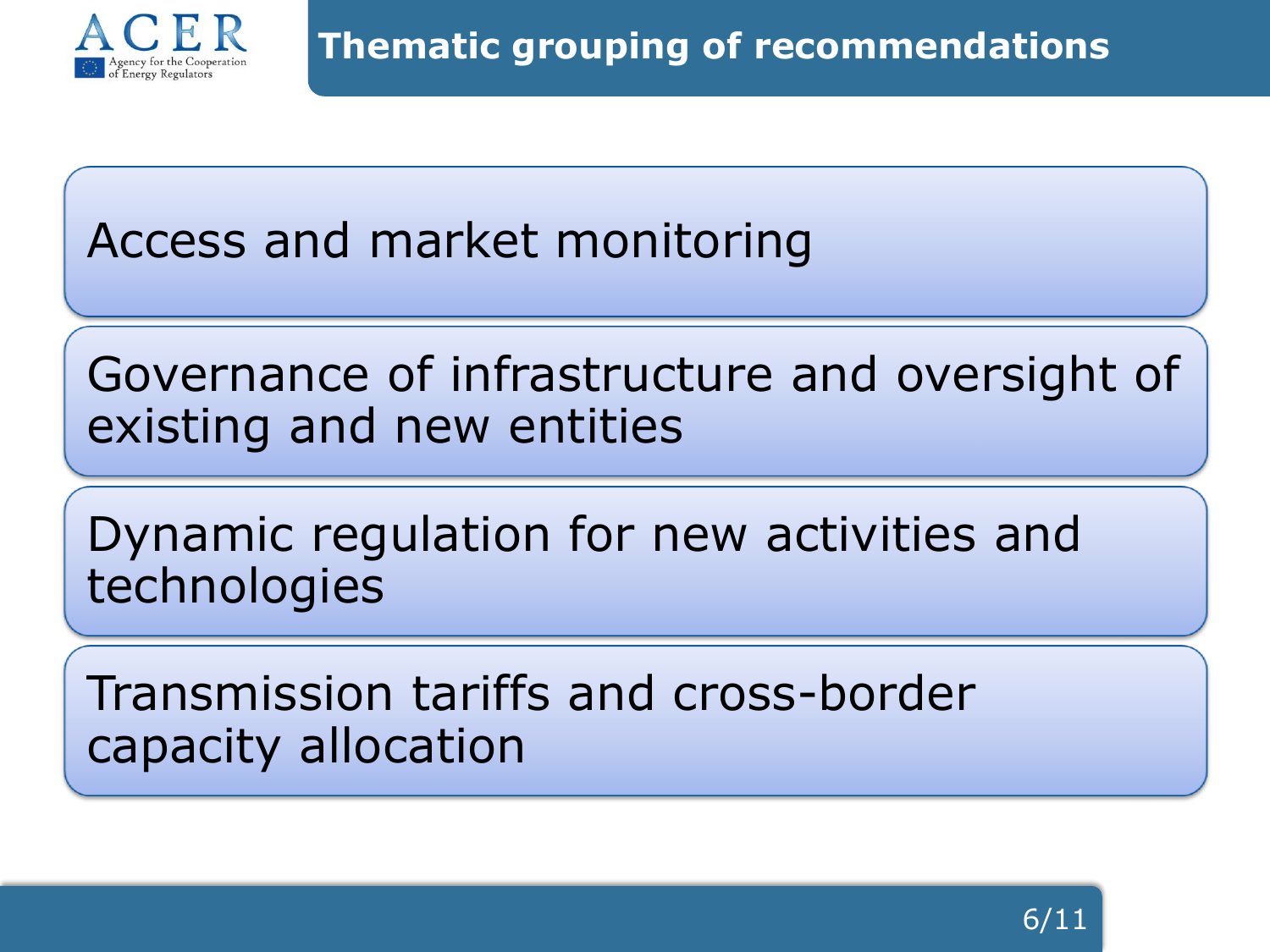

- . The system of having ACER track **Gas Target Model indicators** to measure market performance should be **incorporated in EU law**, while the choice of metrics needs to be capable of change in line with evolving market conditions.
- . Legislation should only specify the process, enabling **the Agency to update the metrics** after the usual public consultation.
- . **Threshold values** for these metrics could be specified by the Agency in advance and then **used to indicate (as a screening mechanism) cause for concern** on market functioning grounds in the gas wholesale market.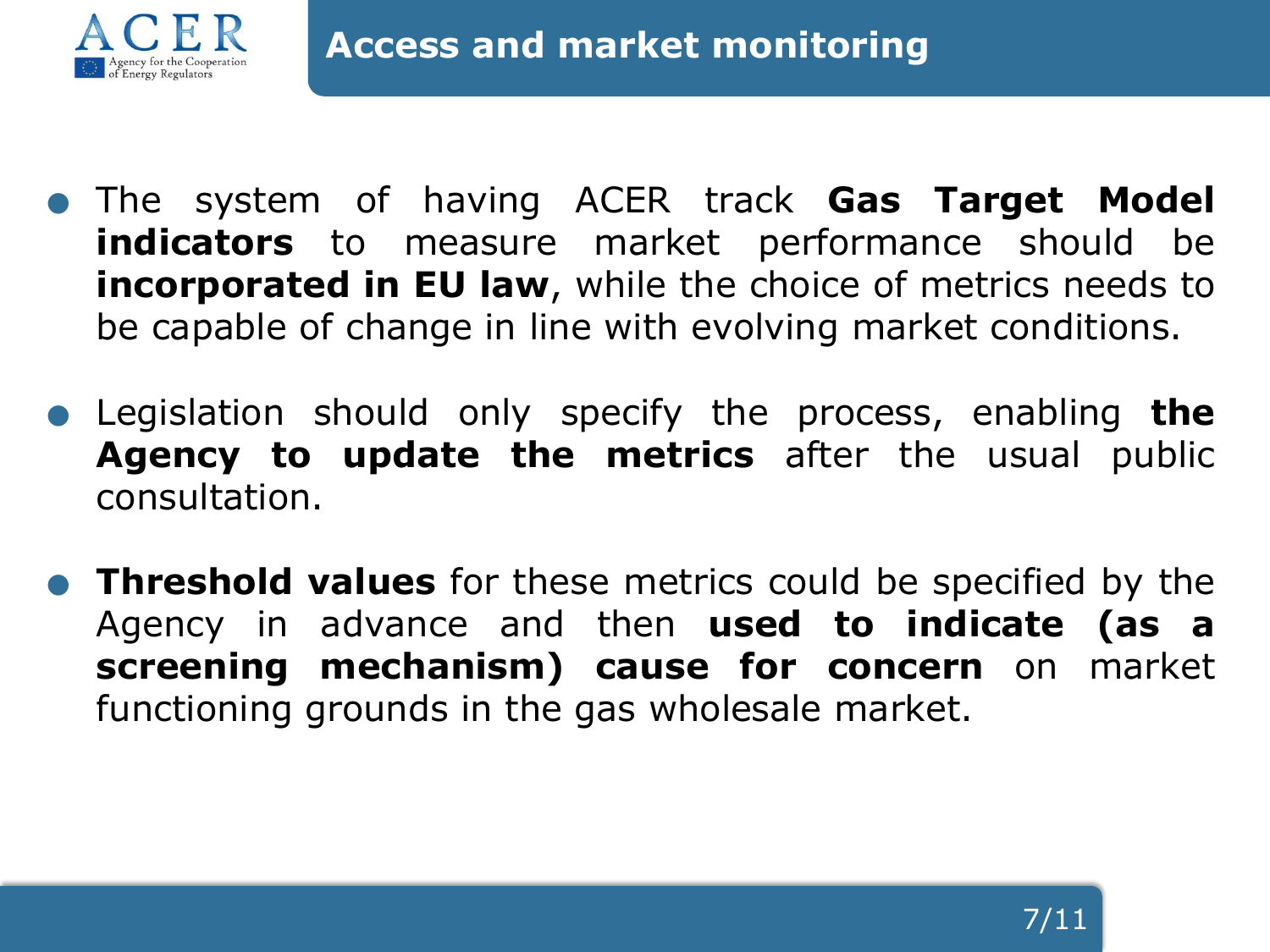

- . Scenarios need to be driven by the National Energy and Climate Plans.
- . In order to test the robustness of proposed solutions, **energysector scenarios should be used to develop alternative, realistic pathways** which take into account the availability of efficiently produced "green" gases and to identify the related system needs.
- . The choice of these scenarios and needs can materially influence the choice of investments, so should not be left to promoters of those investments. Therefore, **energy-sector scenario development and needs identification at EU leve**l, as a basis for the TYNDP, should be at least **subject to approval by ACER** but should not overwrite national approvals of the NDP.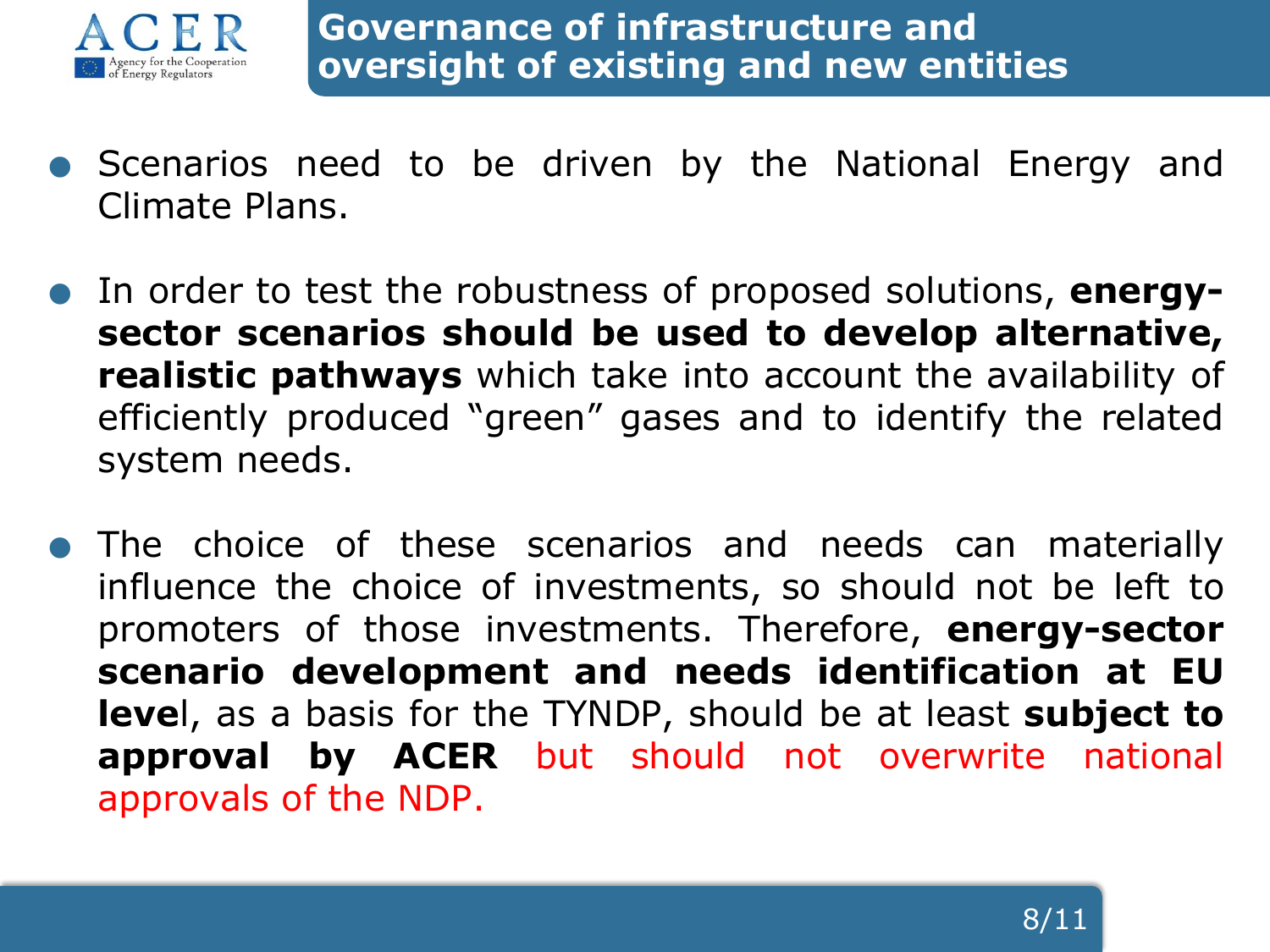

- . <sup>A</sup> parallel can be drawn with the approach for electricity storage and recharging stations for electric vehicles (CEP).
- . **In general, TSOs and DSOs should be precluded from investing in potentially competitive activities.**
- . Where the market is not bringing forth the needed investment, competitive tenders should be utilised.
- . If this fails, then following careful analysis of the cost and benefits and of the effect on competition, **it should be possible to grant limited exemptions to TSOs and DSOs to invest in order to get the market started.**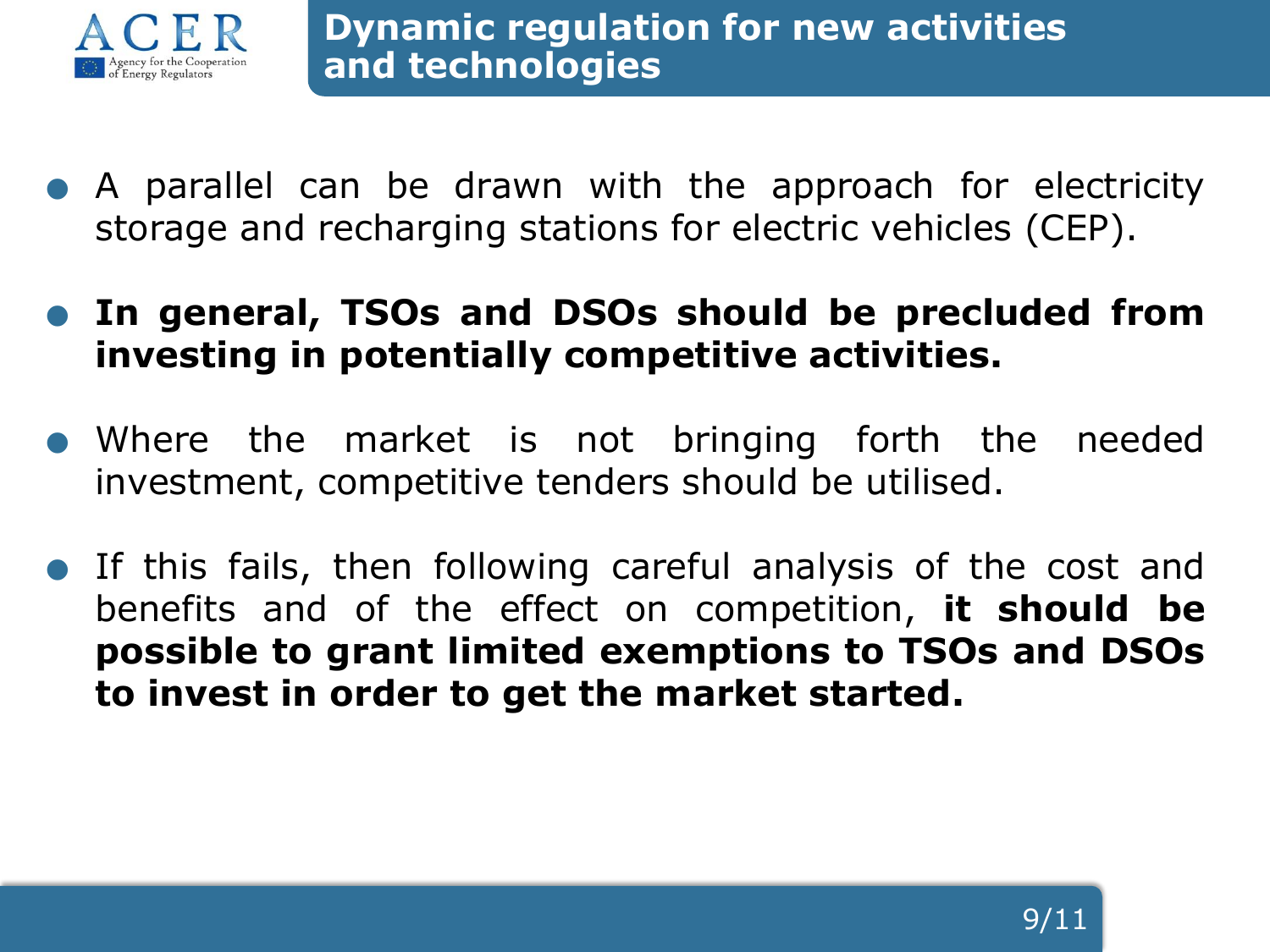

- . Broad agreement that **the current design does not seem to be causing major issues on a pan-EU basis.**
- . Therefore the implementation of the Tariffs Network Code as well as monitoring its effects on the gas market in order to assess whether further measures are needed shall remain a priority.
- . **There are concerns in some regions and legislative changes can unlock better regulatory tools to address any instance where cross-border tariffs become a barrier to trade** and where there is a risk of foreclosure of cross-border capacity.